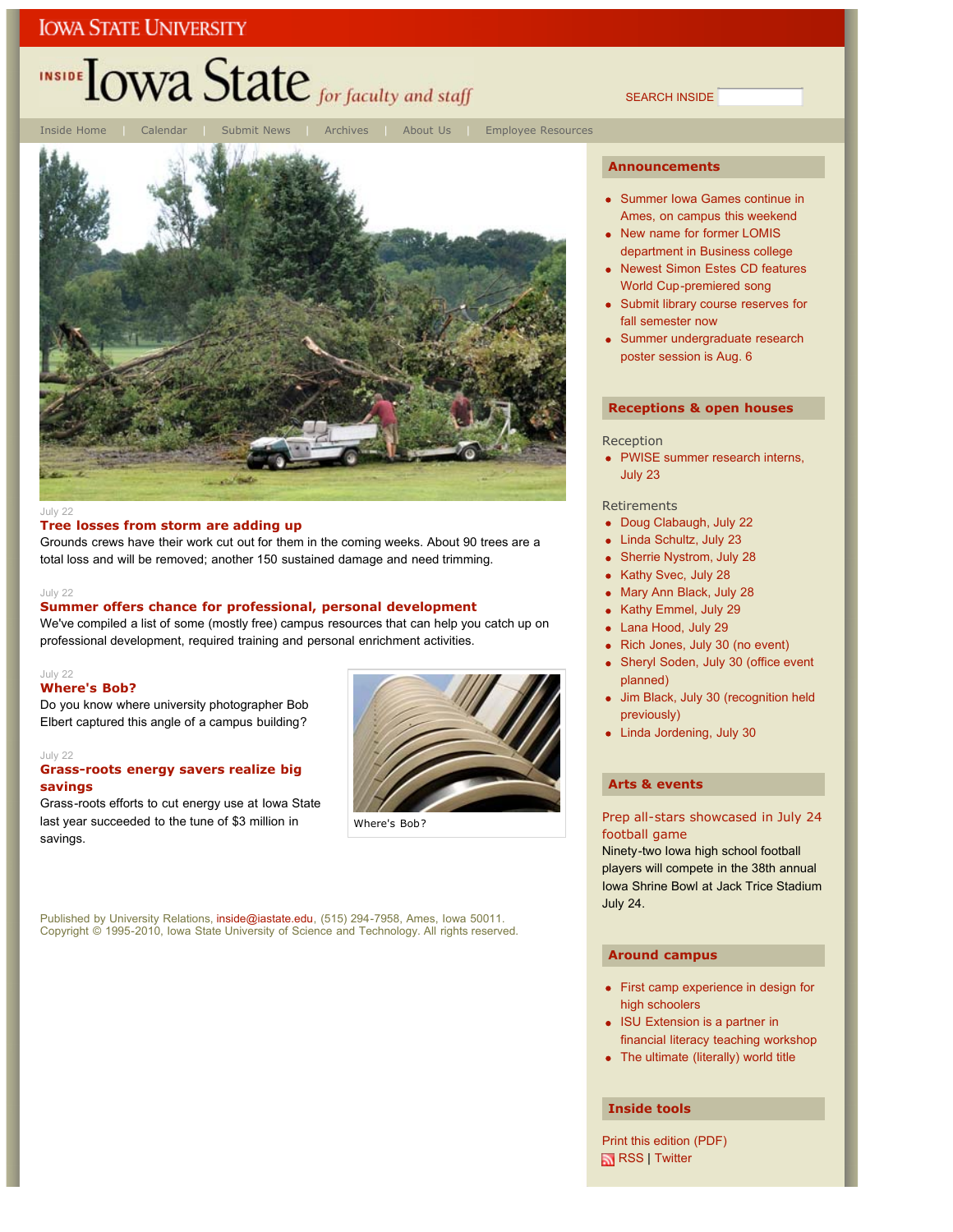# INSIDE **LOWA State** for faculty and staff

SEARCH INSIDE

July 22, 2010



This tree northeast of the Insectary was blown over in high winds early Sunday morning. *Photo by Bob Elbert*. More storm damage images.

## **Tree losses from storm are adding up**

by Anne Krapfl

Campus crews -- aided by a few good Samaritans -- are tackling the behemoth task of removing debris and entire trees from campus following Sunday's early morning storm.

Around campus, 35 to 40 trees were either uprooted or so severely damaged by winds in the vicinity of 70 mph that they will be removed, said Bob Currie, director of facilities services in facilities planning and management. Another 100 trees sustained damage and need to be trimmed, but can be saved, he said.

"Central campus fared pretty well, compared to damage elsewhere in the city," he noted. He said it may take grounds crews until September to get lower-priority trimming completed.

Veenker Memorial Golf Course on the north side of campus also was hit hard by the storm, especially holes along Squaw Creek, said clubhouse manager Tess Balsley. About 100 trees were damaged, 50 of which are a total loss, she said. The course was closed Sunday and Monday due to blocked fairways, but reopened Tuesday morning. The Summer Iowa Games golf competition scheduled for July 18 was rescheduled for Aug. 1.

**A closer look**

See more of university photographer Bob Elbert's images of storm damage.

### **Lot of mulch**

Currie said much of the debris is being converted to wood chips or mulch for use on campus. Limbs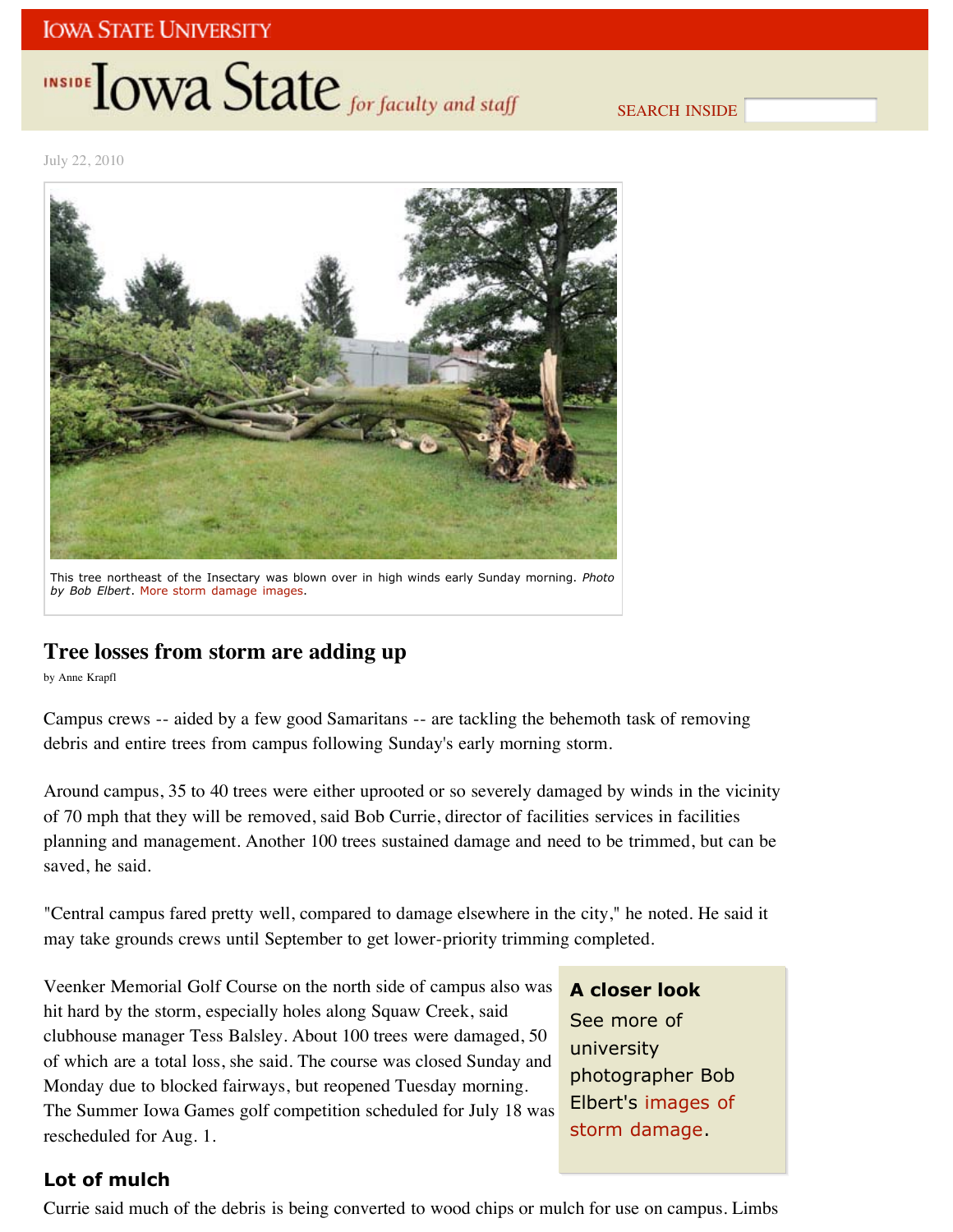and trunks too large to be chipped will be moved to the university's free wood area east of Haber Road and south of the large coal pile for free pickup by the public.

Balsley said they're still investigating options for disposing of the huge piles of debris at the golf course. The first priority was cleaning up fairways and greens and getting the course in playable shape. For now, the debris is being piled in an overflow parking area, she said.

### **Other damage**

Currie said FPM hasn't heard any reports of damaged vehicles due to the storm. Four buildings -- Stephens Auditorium, Forker and General Services buildings and the plant pathology greenhouses north of General Services -- sustained broken windows, he said. The corrugated metal roof of a storage building north of the Genetics Laboratory was peeled back several inches. University marketing director Carole Custer reported that 13 banners on University Boulevard light poles were missing or destroyed.

Two ISU horses had to be euthanized due to injuries received when a three-sided steel shelter in the Haber Road horse pasture was blown over, intact. Several other foals and a mare are receiving care for lacerations.

## **Generous volunteers**

Balsley said she appealed to Veenker members for help Sunday morning, and over two days about 40 volunteers -- including nongolfing Ames residents awed by the damage they saw -- helped clear fairways. A group of eight teenagers from Story City showed up Monday and cleared one hole by themselves, she said.

Balsley said the heavy rain and concern about damaging the turf initially prevented golf course staff from driving maintenance vehicles onto fairways. Volunteers carried or dragged sticks and tree limbs to the fairway edges, where staff could load the debris onto trucks.

"The damage out here is pretty overwhelming, but it was heartwarming to see people, especially those with no connection to Veenker, show up to help us," Balsley said.

## **The cost of cleanup**

Damage to trees or the cost of debris removal is not included in the university's catastrophic property insurance coverage, said interim director of risk management Deb Sunstrom. Any building damage, including replacement expenses, should be reported to her office to help determine if losses exceed the university's deductible.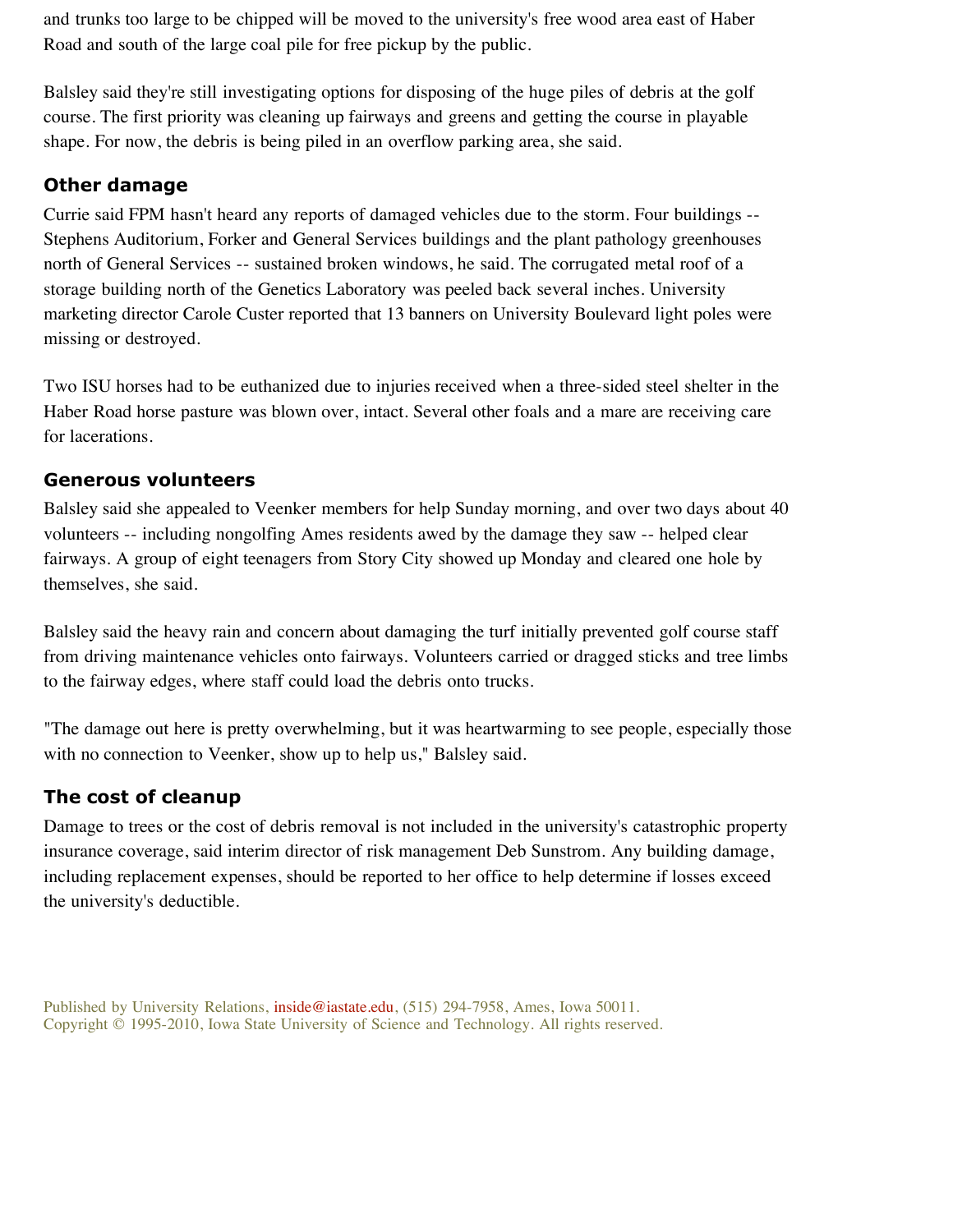# INSIDE TOWA State for faculty and staff

SEARCH INSIDE

July 22, 2010

## **Images of storm damage on campus**

Photos by Bob Elbert



Northeast corner of Industrial Education, along Stange Road.



Adding to a debris pile at Veenker golf course.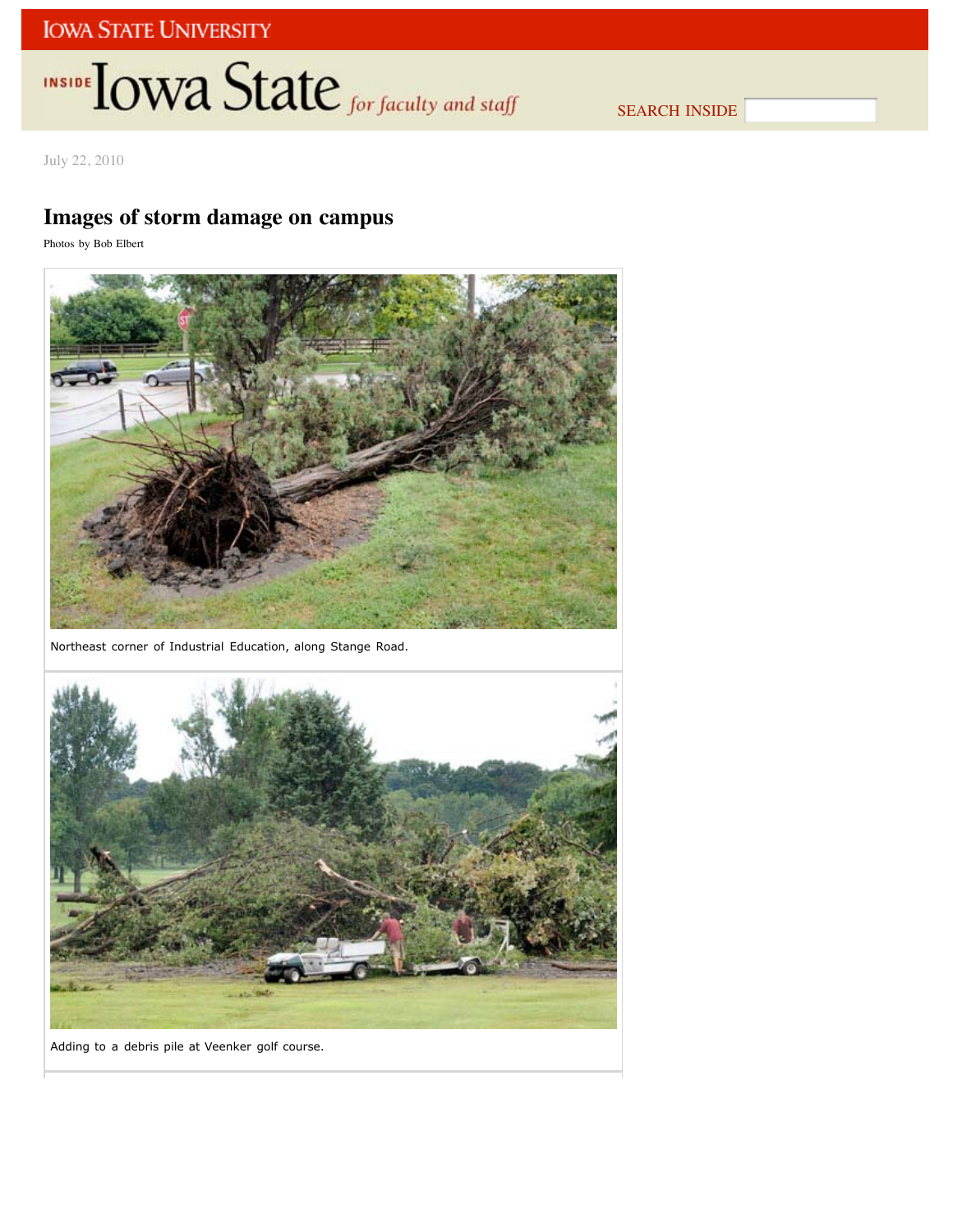

Pasture east of Stange Road and north of 13th Street.



Along Morrill Road construction zone, near Carver Hall.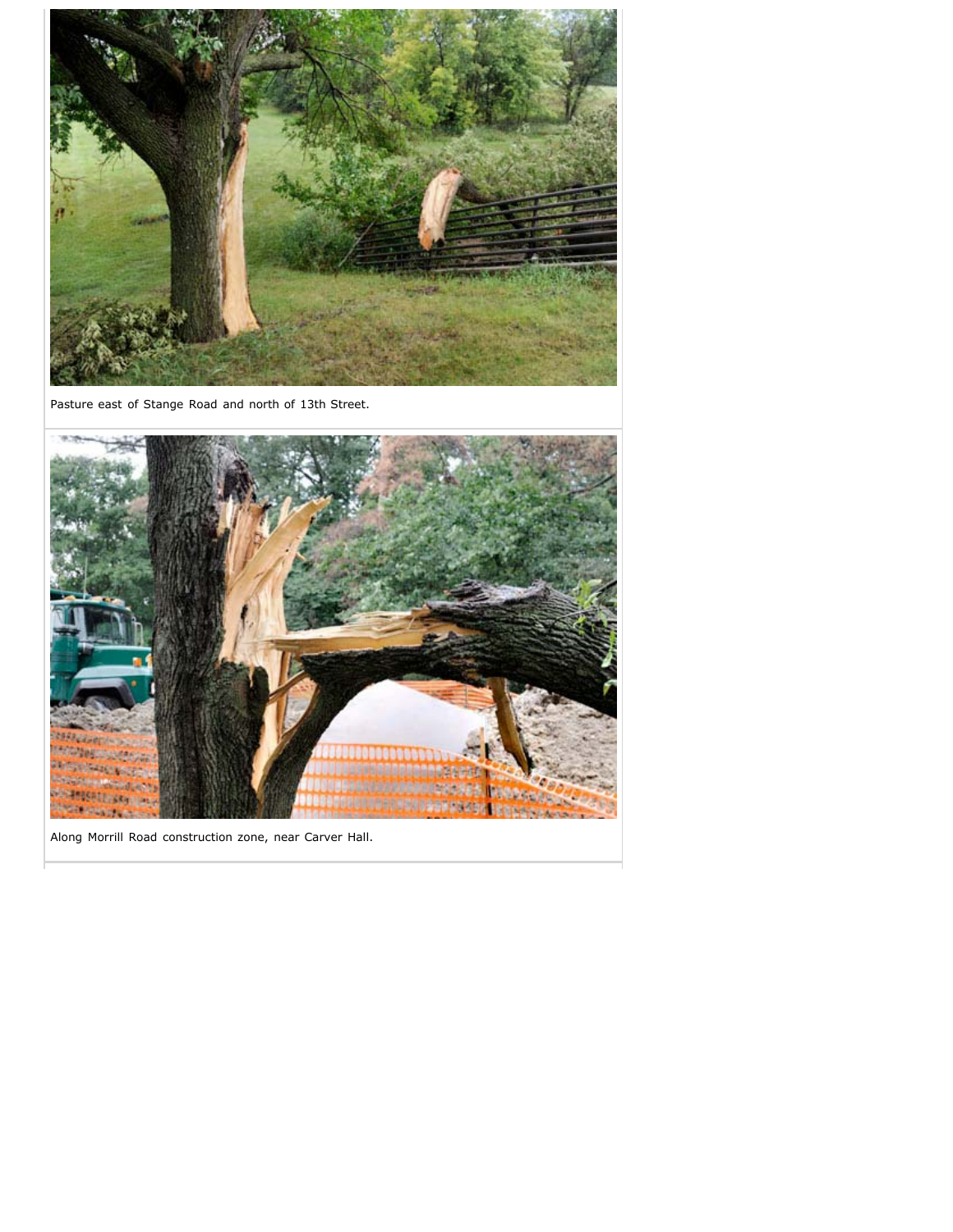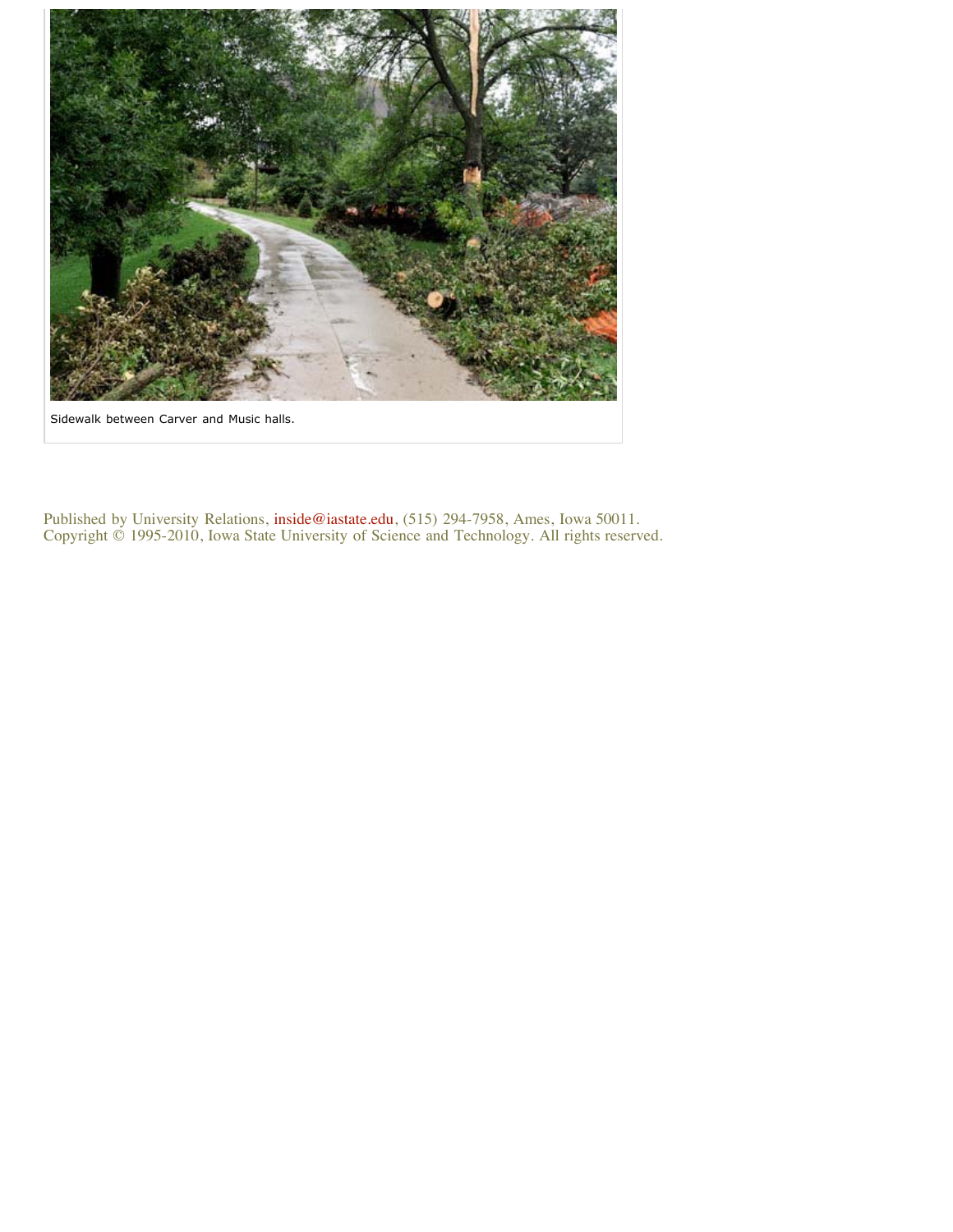# **INSIDE OWA State** for faculty and staff

July 22, 2010

## **Summer offers chance for professional, personal development**

The dog days of summer are the perfect time for many ISU employees to catch up on professional development activities, required training and other housekeeping tasks. *Inside* compiled a list of (mostly free) options available on campus.

### **Catch up, or get ahead**

- Brush up on Excel, Office, Outlook, Drupal -- you name it. More than 800 online tutorials on digital tools and techniques are available at no cost to ISU employees and students. For free access to these Lynda.com lessons, enter the site through www.iastate.edu/lynda.
- Did you miss out on a library seminar or workshop during the school year? Many are archived online, including instructional videos about WorldCat, social networks and copyright/fair use issues.

### **It's all about you**

- Brad and Angelina have personal trainers to shape them up and keep them healthy, and you can too, at much more reasonable prices. Recreation services offers a variety of training packages.
- Stop smoking, with the help of several smoking cessation resources (PDF), including options covered by ISU medical plans (faculty, P&S and supervisory merit; and nonsupervisory merit).

### **Cross these off the to-do list**

- All ISU employees are required to complete Environmental Health and Safety's "Fire Safety and Extinguisher Training" course. Cross this off your to-do list by completing the 20-minute online course. Start at EHS's Learning Center. If you work in a lab or around hazardous materials, you can tick off a number of other required courses through the center's online offerings. More safety and research info is on the EHS homepage.
- Get training sessions out of the way, such as the how-to for ISU Purchasing's procurement process or P&S performance management training for supervisors and managers.

### **Learn something new**

- Get to know today's students with a book recommended by admissions staff. In *Millennials Go to College: Strategies for a New Generation on Campus*, generational experts Neil Howe and William Strauss take an in-depth look at the latest group of collegians.
- Let your creativity flow by taking an art class at the Workspace in the Memorial Union. Although summer events are winding down, there still are July and August classes for basketweaving, tango dancing and sewing. Already have a craft, but need the equipment or space to create something? Studio time is available by the day (\$4) or the semester (\$30).

### **Plan for the future**

- Start or update your estate planning with free (up to 30 minutes) and reduced-rate legal counsel, or free will preparation services (PDF).
- Re-evaluate your retirement portfolio. Make an appointment with HRS retirement specialist Ann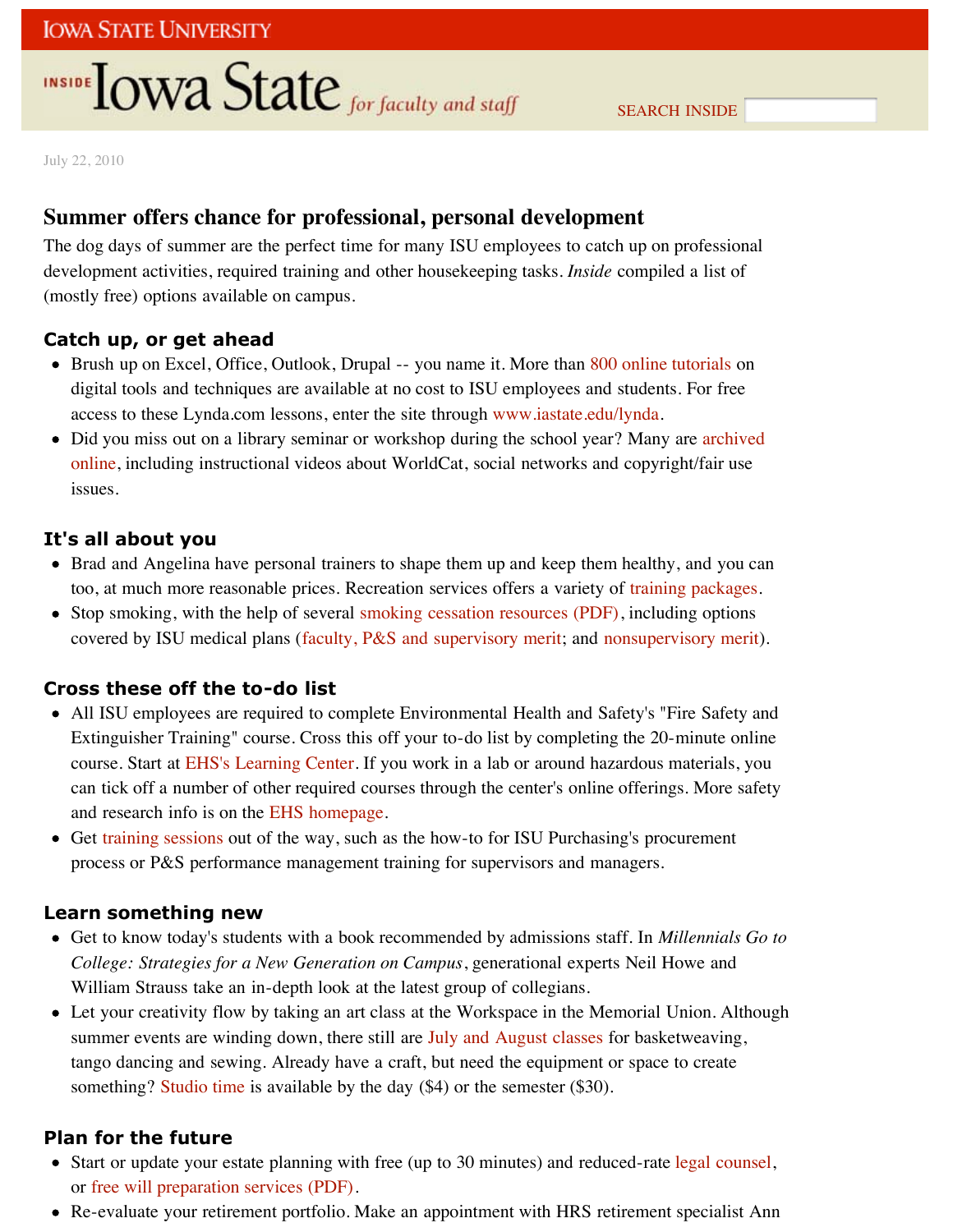Doty (4-4800, pdoty@iastate.edu), or a consultant from the TIAA-CREF office (515-268-8600 or 866-904-7803). HRS also offers financial seminars for employees in every stage of their careers.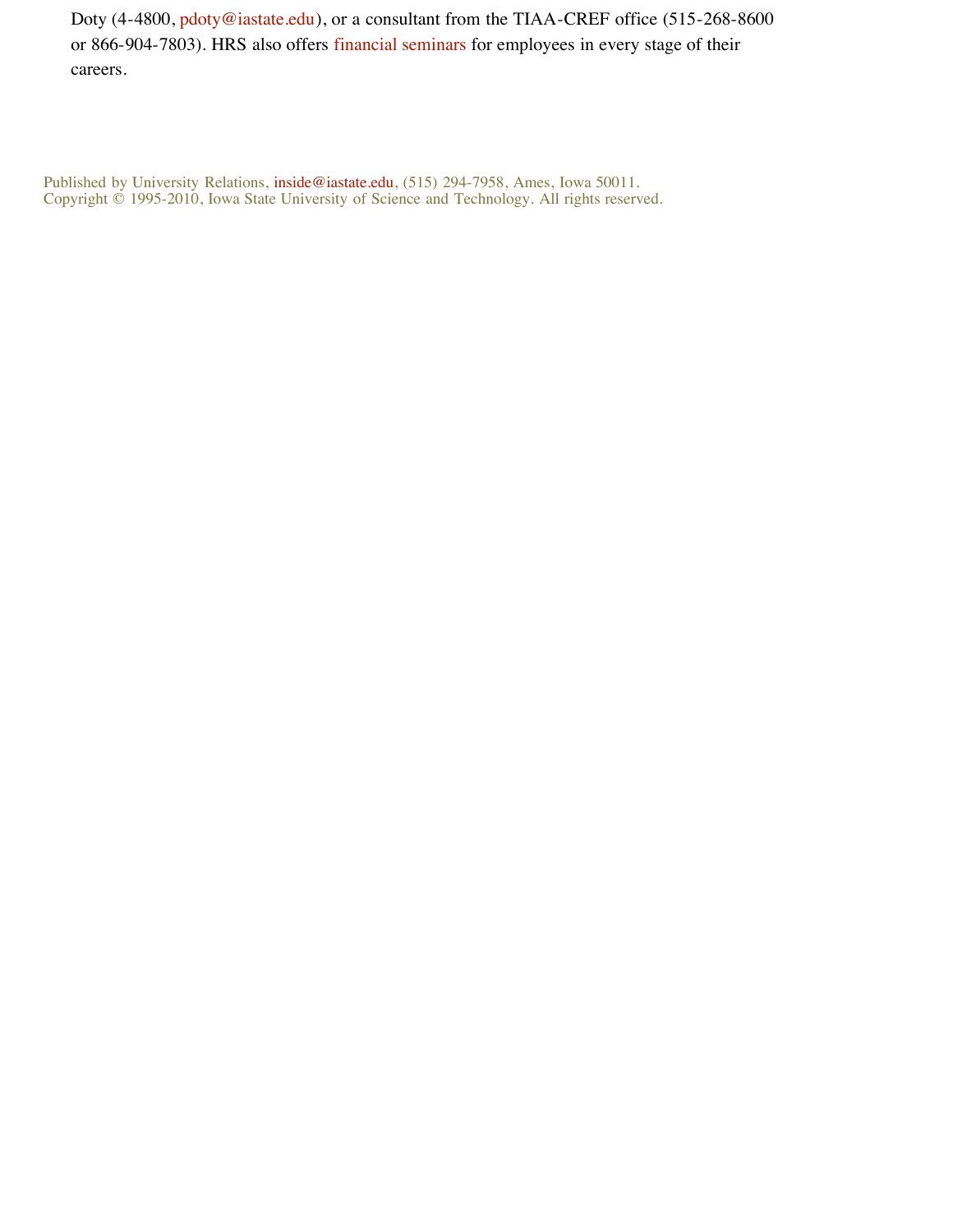# INSIDE TOWA State for faculty and staff

SEARCH INSIDE

July 22, 2010



## **Where's Bob?**

University photographer Bob Elbert is at the south entrance to the National Swine Research and Information Center in the northeast part of campus, shooting up at a July blue sky.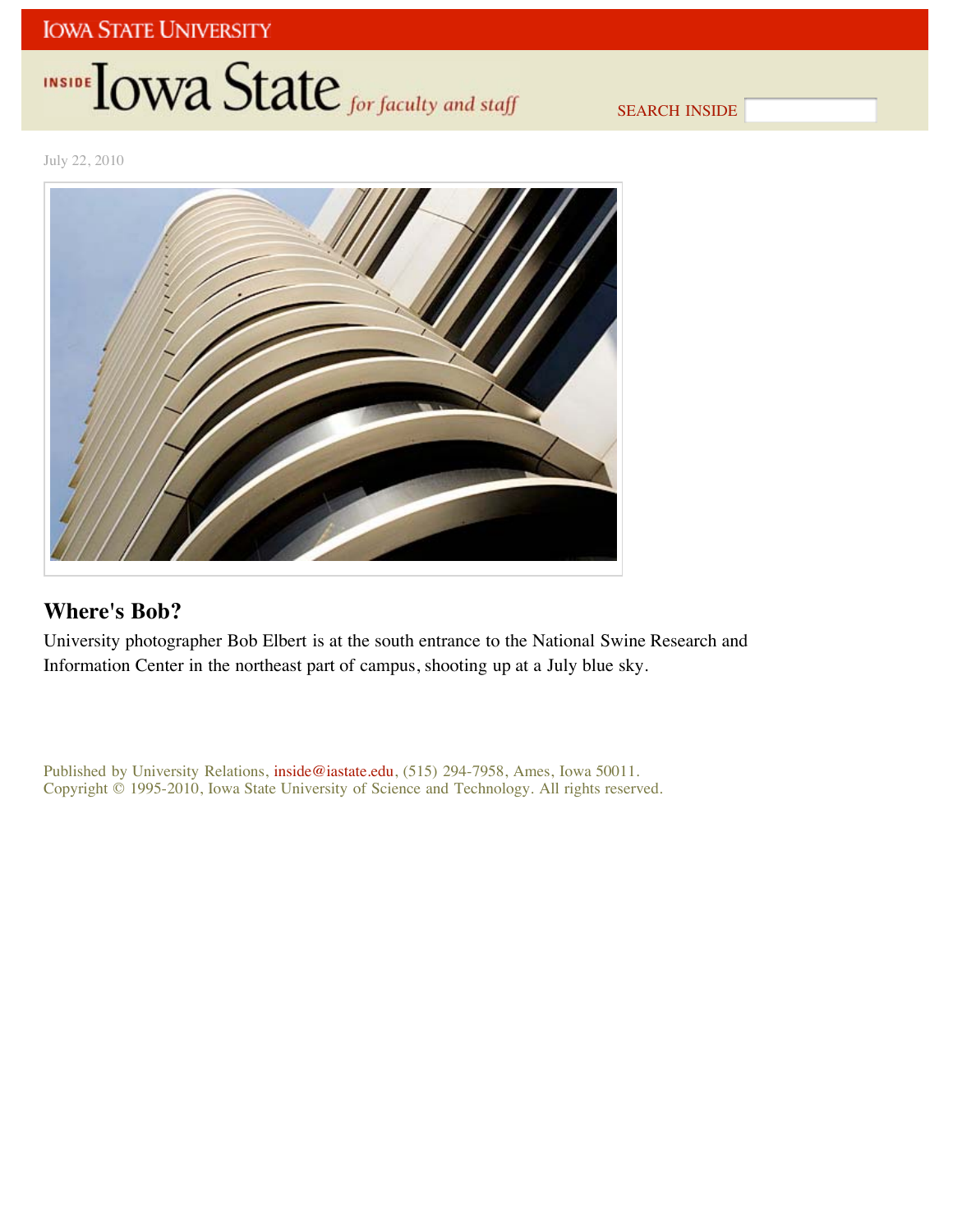# **INSIDE OWA State** for faculty and staff

SEARCH INSIDE

July 22, 2010



## **Grass-roots energy savers realize big time savings**

by Diana Pounds

Grass-roots efforts to cut energy use at Iowa State last year succeeded to the tune of \$3 million in savings.

Green teams and individuals across the university deserve the credit for a nearly 8 percent drop in electricity use during fiscal year 2010, said Dave Miller, director of facilities planning and management

- FPM's simple, effective energy-saving ideas
- Energy use, by unit (Excel)

operations. University use of gas, chilled water and steam also dropped from FY09 to FY10.

Miller noted that reduced energy usage occurred despite the addition of two new facilities to campus in FY10.

"We added the Biorenewables Research Laboratory and College of Design's King Pavilion and still reduced our energy consumption and lowered our utility bill," he said.

"This trend of reduced energy use is not isolated," Miller said. "It's all across the university and it's very encouraging."

## **Green teams make a difference**

One reflection of interest in conservation is the emergence of green teams on campus, Miller said. Some 30 green teams have emerged at Iowa State to work on sustainable issues in various pockets of the campus.

A student team encourages recycling in campus housing. A dining team works to eliminate food waste and promote composting. And many teams are putting their energies into reducing energy use in their units, departments and buildings.

Such groups often work closely with FPM staff to find ways to cut kilowatts.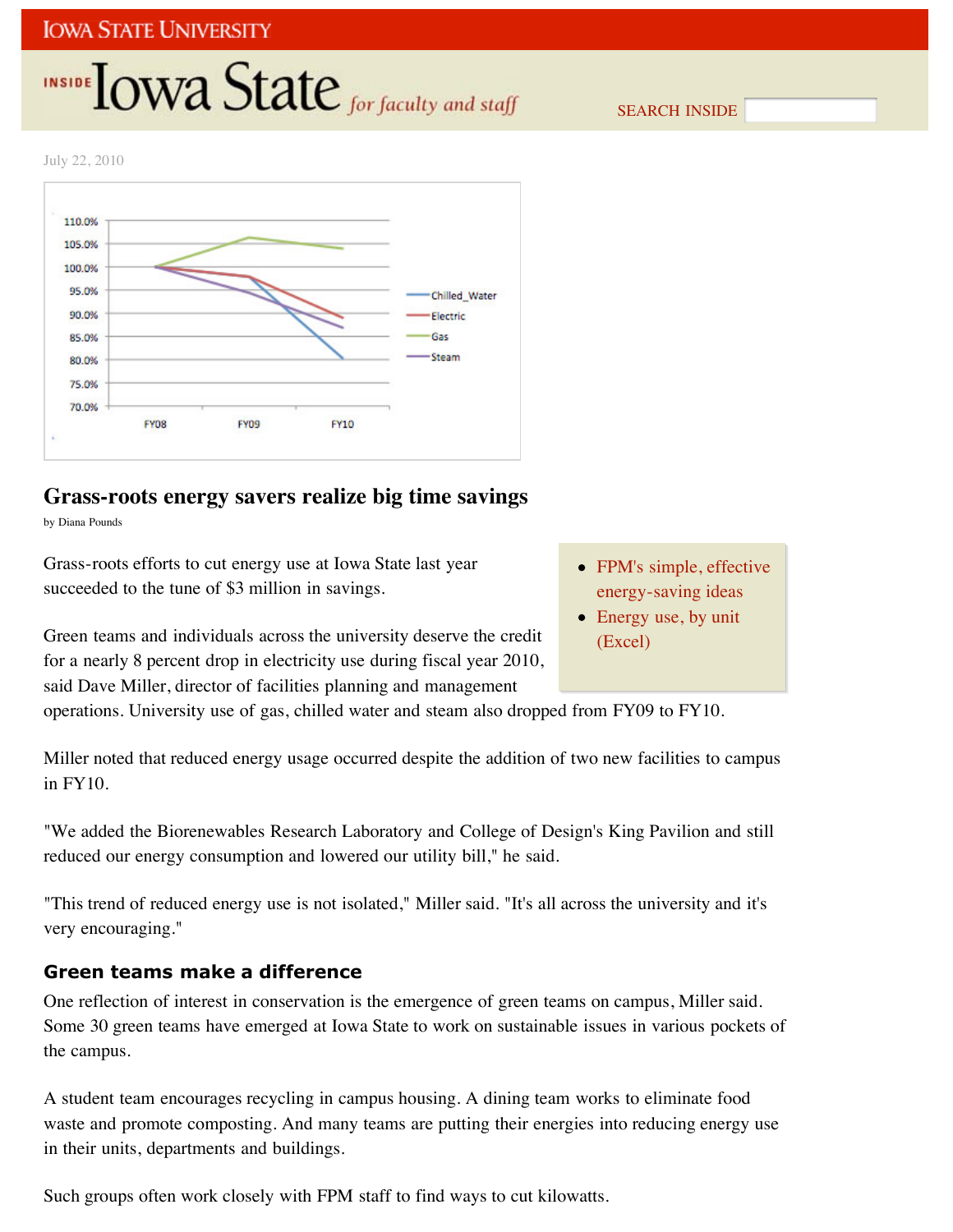"They ask 'what can we do?' and we can usually provide them with simple things that are very effective," Miller said.

"These grass-roots teams, as well as other individuals on campus, have decided that they can make a difference," he said. "They're choosing to do this voluntarily and I love that."

Miller believes ISU's new budget model encourages and supports green behavior. Under the new model, individual units -- rather than central administration -- pay the energy bills.

## **Savings = 4,000 tons of coal**

"They see the bills now, so they know when they are making a difference," Miller said. "And last year, they collectively saved more than \$3 million that they could put back into programs."

To the energy savings, Miller added another environmental highlight: "That's 4,000 tons of coal we didn't have to burn."